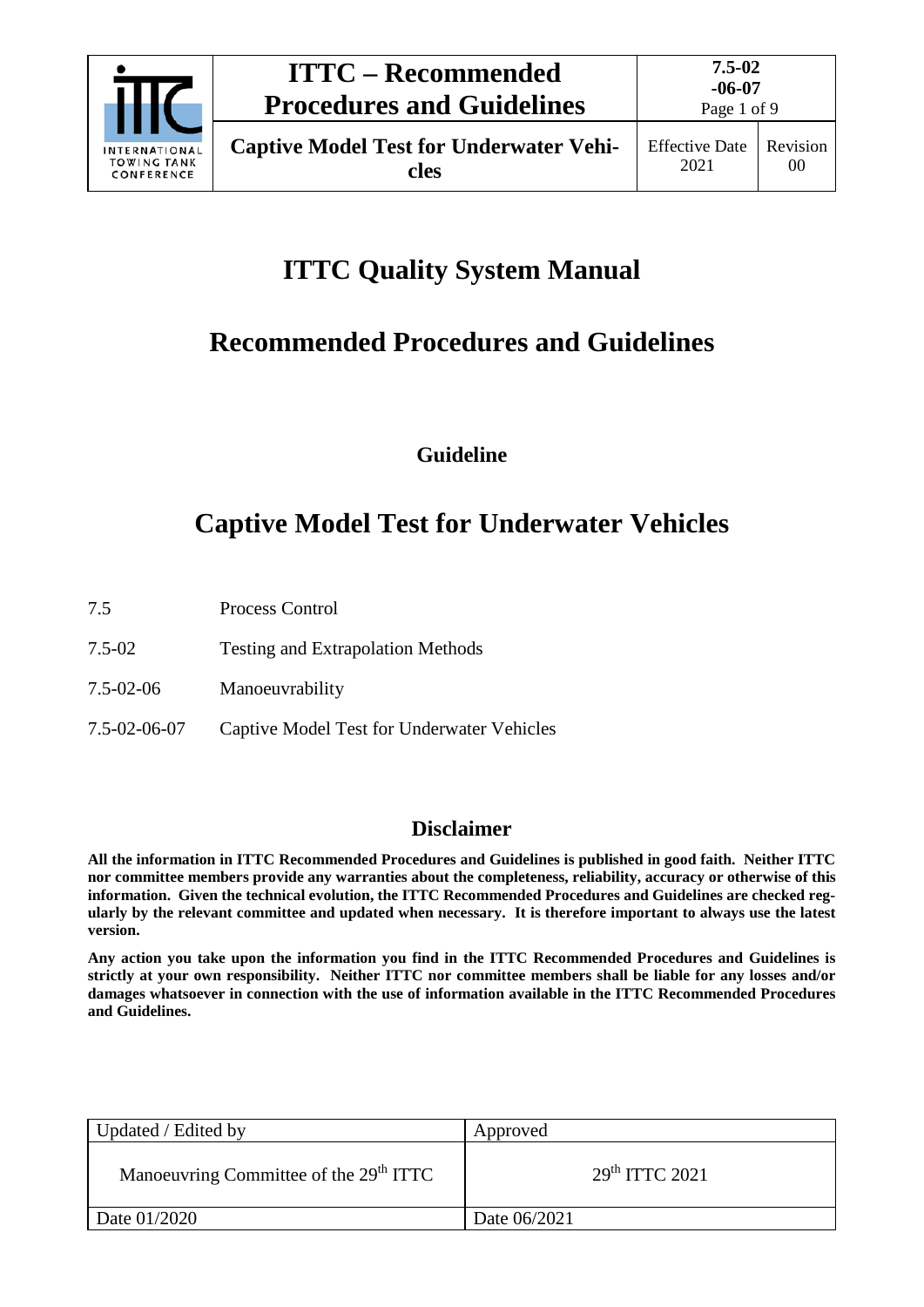

### **ITTC – Recommended Procedures and Guidelines**

**7.5-02 -06-07** Page 2 of 9

**Captive Model Test for Underwater Vehicles**

### **Table of Contents**

|  | 1. PURPOSE OF GUIDELINE3                   |  |
|--|--------------------------------------------|--|
|  |                                            |  |
|  |                                            |  |
|  | 3.1 Low Speed Wind Tunnel Test 4           |  |
|  | 3.2 Circular Motion Test4                  |  |
|  | 3.3 Planar Motion Mechanism 4              |  |
|  | <b>3.4 Marine Dynamics Test Facility 4</b> |  |
|  | 4. DESCRIPTION OF GUIDELINE4               |  |
|  |                                            |  |
|  |                                            |  |
|  | 4.1.2 Model equipment and set-up 5         |  |
|  |                                            |  |
|  | 4.2.1 Low Speed Wind Tunnel Test5          |  |

| 5.  |  |
|-----|--|
| 5.1 |  |
|     |  |
|     |  |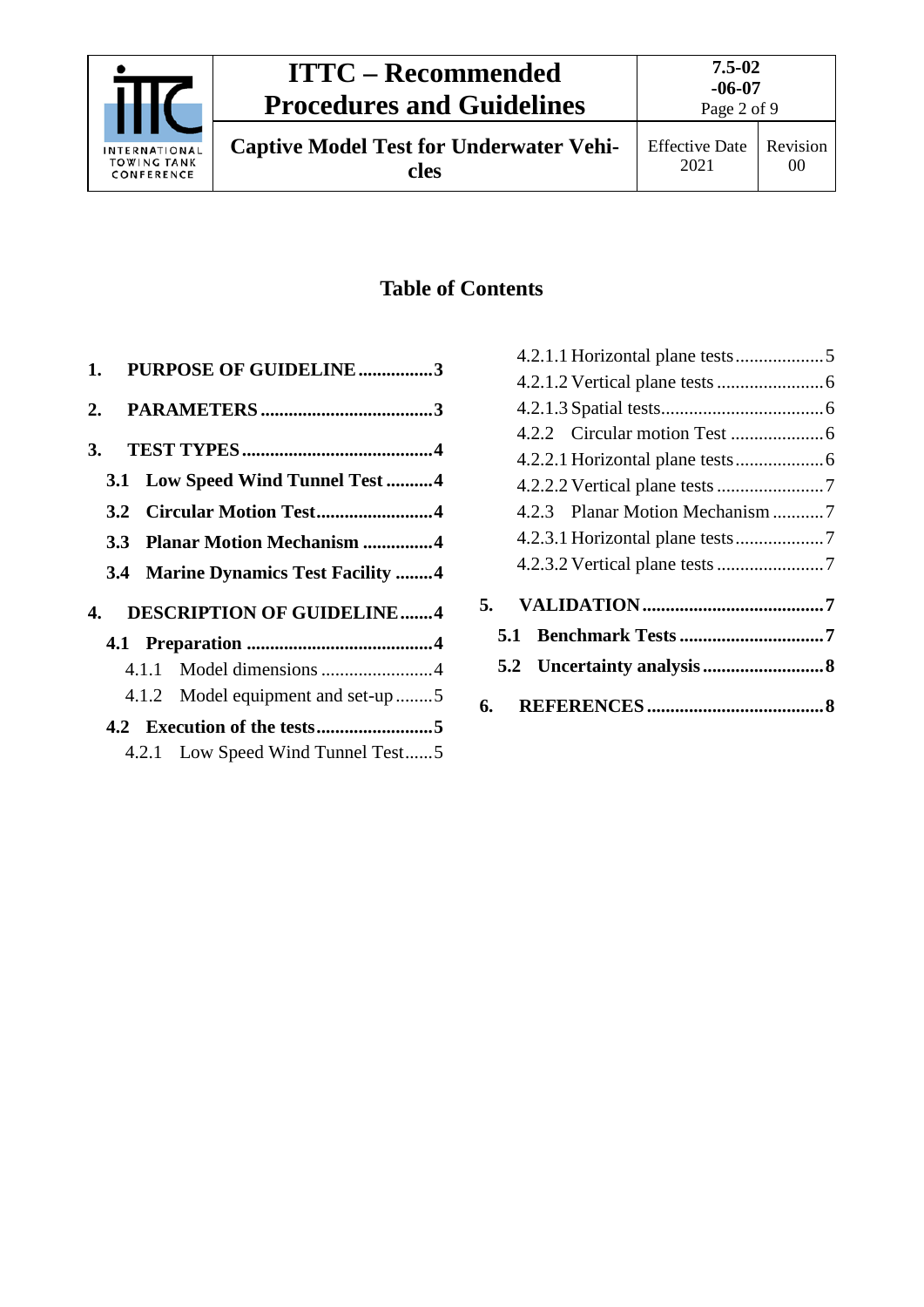

#### **Captive Model Test for Underwater Vehicles**

#### <span id="page-2-0"></span>**1. PURPOSE OF GUIDELINE**

Captive model tests are commonly used for predicting manoeuvring characteristics. Procedure 7.5-02-06-02 focusses on displacement ships, whereas the present guideline is specifically intended for underwater vehicles (UV), such as Autonomous UV (AUV), Remotely Operated Vehicles (ROV) or submarine models, which all share similar hydrodynamic characteristics.

The aim of this guideline is to provide an outline of captive model test for underwater vehicles to determine the values of the hydrodynamic coefficients for a manoeuvring simulation model of the underwater vehicle.

The present guideline is based on literature and especially the book of Submarine Hydrodynamics by Renilson (2018).

#### <span id="page-2-1"></span>**2. PARAMETERS**

Contrary to displacement ships, underwater vehicles need to be able to manoeuvre in 6 DOF. A typical mathematical model to represent the motion of underwater vehicles is given by Gertler and Hagen (1967) and revised by Feldman (1979). Captive model tests should measure the three forces and three moments to determine the manoeuvring coefficients:

The total hydrodynamic surge force:

$$
X' = \frac{x}{\frac{1}{2}\rho L^2 U^2} \tag{1}
$$

The total hydrodynamic sway force:

$$
Y' = \frac{Y}{\frac{1}{2}\rho L^2 U^2} \tag{2}
$$

The total hydrodynamic heave force:

$$
Z' = \frac{Z}{\frac{1}{2}\rho L^2 U^2}
$$
\n(3)

• The total hydrodynamic roll moment:

$$
K' = \frac{K}{\frac{1}{2}\rho L^3 U^2}
$$
 (4)

• The total hydrodynamic pitch moment:

$$
M' = \frac{M}{\frac{1}{2}\rho L^3 U^2} \tag{5}
$$

• The total hydrodynamic yaw moment:

$$
N' = \frac{N}{\frac{1}{2}\rho L^3 U^2}
$$
 (6)

The above forces and moments are expressed in the body-fixed coordinate system similar to the one defined by Abokowitz (1964). The motion equations are described in the same coordinate system as well.

In the following the term rudder is used not only to determine the control surface in the horizontal plane, but also in the vertical plane (e.g. wing rudder, bow plane, stern plane), unless otherwise specified.

Compared to ships, the Froude number is less important, but it is not recommended to only rely on the Reynolds number, especially if free surface effects are present.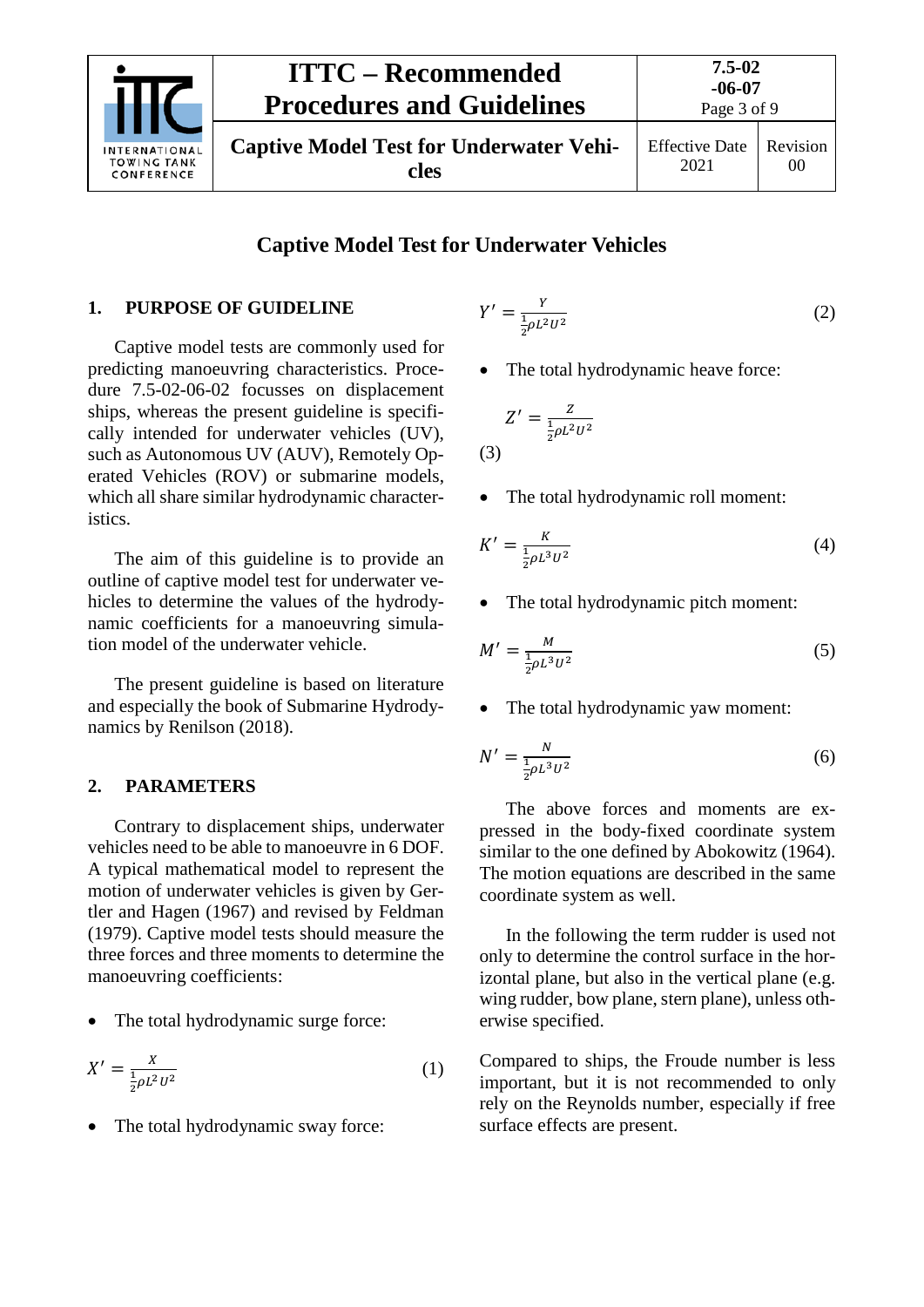|                                                          | <b>ITTC – Recommended</b><br><b>Procedures and Guidelines</b> | 7.5-02<br>$-06-07$<br>Page 4 of 9 |                            |
|----------------------------------------------------------|---------------------------------------------------------------|-----------------------------------|----------------------------|
| <b>INTERNATIONAL</b><br><b>TOWING TANK</b><br>CONFERENCE | <b>Captive Model Test for Underwater Vehi-</b><br>cles        | <b>Effective Date</b><br>2021     | Revision<br>0 <sup>0</sup> |

#### <span id="page-3-0"></span>**3. TEST TYPES**

Captive model test for underwater vehicles can be divided into four different categories:

#### <span id="page-3-1"></span>**3.1 Low Speed Wind Tunnel Test**

Wind tunnels are popularly used in testing of applications such as aerodynamics, automobiles, naval architects, submarine etc. The model mounted in a low speed wind tunnel on a single, vertical support pylon, where attitude is controlled via a pitch-arm. The vertical support pylon is shrouded by a detachable aerodynamic fairing, and mounted on a rotating turntable, allowing the model to be yawed relative to the free-stream flow. During testing, the model is usually fitted with an internal six-component strain gauge balance, enabling steady-state aerodynamic forces and moments to be measured.

#### <span id="page-3-2"></span>**3.2 Circular Motion Test**

A rotating arm facility measures the rotational derivatives on the model, in a special type of towing basin. The model is rotated in circular motion at a constant linear speed at various radii R, and a six-component strain gauge balance measures the forces and the moments acting on the model.

#### <span id="page-3-3"></span>**3.3 Planar Motion Mechanism**

A Planar Motion Mechanism (PMM) is the most used method for the determination of hydrodynamic coefficients in manoeuvring equation. Generally, for UV this is done in the vertical plane, using a Vertical Planar Motion Mechanism (VPMM).

The model is mostly attached inverted (see [4.1.2\)](#page-4-0) and pure translation gives pure heave, and pure rotation gives pure pitch. When the model is on its side, pure translation gives pure sway, and pure rotation gives pure yaw.

#### <span id="page-3-4"></span>**3.4 Marine Dynamics Test Facility**

An alternative approach to the PMM is to use a single mechanism to provide motion in all six degrees of freedom. Such a device was developed by the National Research Council, Canada, known as a Marine Dynamics Test Facility (MDTF).

The control system for the MDTF enables it to perform all kinds of motions, including pure or combined manoeuvres. The model is attached to a sting, and the sting is attached to two struts.

#### <span id="page-3-6"></span><span id="page-3-5"></span>**4. DESCRIPTION OF GUIDELINE**

#### <span id="page-3-7"></span>**4.1 Preparation**

#### 4.1.1 Model dimensions

The model should be manufactured according to 7.5-01-01-01, especially the tolerance of the appendages is more important for an UV. The size of the model should be according to 7.5-02-06-02.

In addition, the blockage considerations are more complex compared to the surface ships, because on one hand, in order to avoid free surface effects, the model has to be sufficiently submerged, and on the other hand sufficient distance is needed from the bottom and the walls of the tank to avoid UV-bottom interaction, respectively UV-bank interaction. A limiting factor on the submergence is the stiffness of the support system. As a rule of thumb a minimum submersion of 3 to 4 times the diameter of the axisymmetric section is recommended (Conway, 2018; Crossland, 2013), as long as the Froude number is below 0.4. The same can be stated for UV-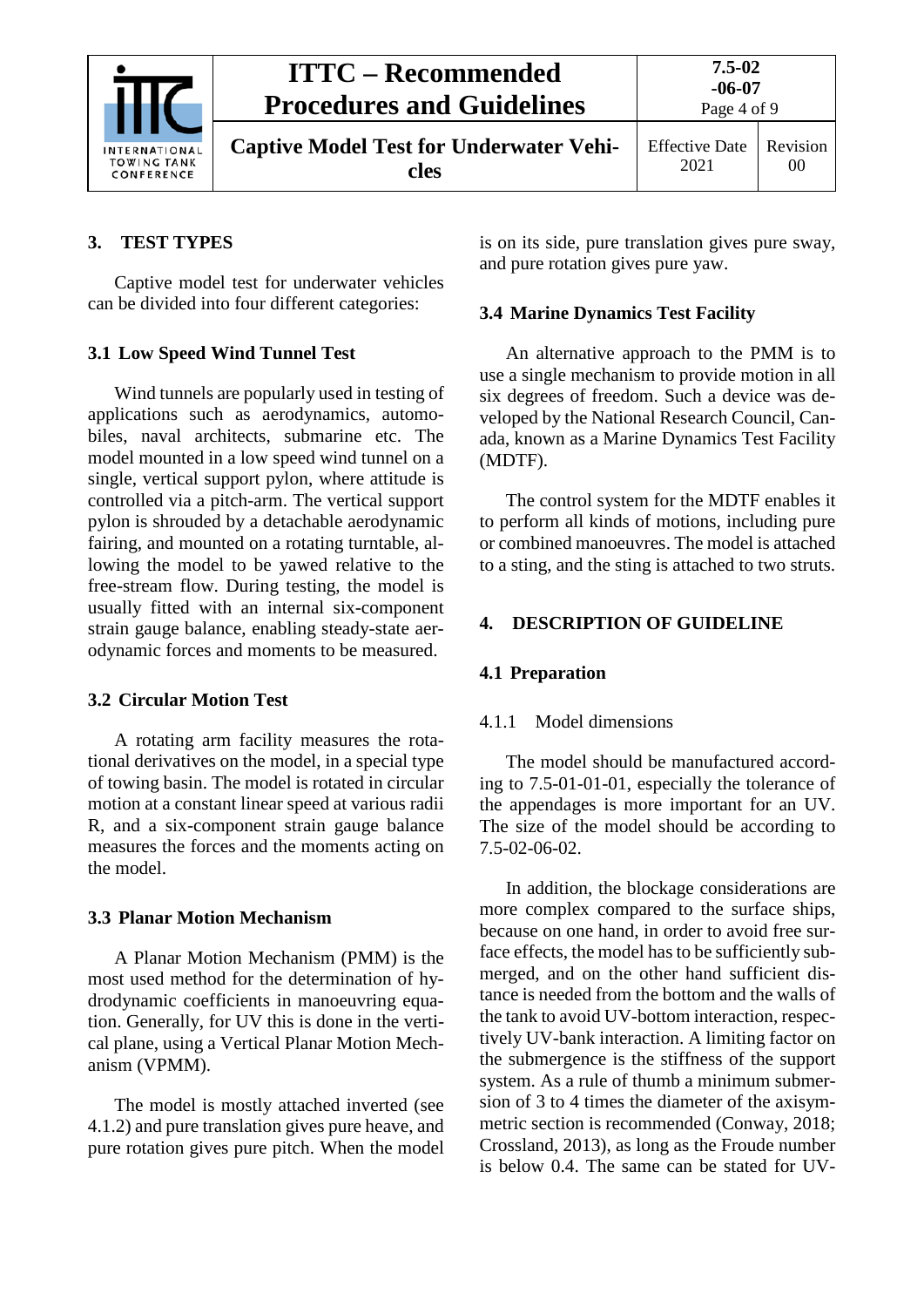| <b>ITTC – Recommended</b><br><b>Procedures and Guidelines</b> |                                                        | $7.5 - 02$<br>$-06-07$<br>Page 5 of 9 |                            |
|---------------------------------------------------------------|--------------------------------------------------------|---------------------------------------|----------------------------|
| <b>INTERNATIONAL</b><br><b>TOWING TANK</b><br>CONFERENCE      | <b>Captive Model Test for Underwater Vehi-</b><br>cles | <b>Effective Date</b><br>2021         | Revision<br>0 <sup>0</sup> |

bottom interaction. For higher Froude numbers these minimum distances have to be increased.

In practice these problems may be addressed as well by executing CFD tests with and without depth/width limitations.

<span id="page-4-0"></span>4.1.2 Model equipment and set-up

In principle, tests can be conducted in either water or air in a towing tank or a water/wind tunnel. A common procedure is to test in a large towing tank, with the model supported from the carriage using struts as shown in Fig.1.



Fig.1. Typical set up for captive model tests in a towing tank (Renilson, 2018)

The effects of the support struts also have to be considered. In order to minimize those effects, load cells should be installed inside of the model. Although the forces on the struts are not included in the measurements, the presence of the struts do affect the flow around the model, and thus, the measured forces and moments.



Fig. 2 Set up for captive model tests using a sting support (taken from Renilson et al. 2011)

It is possible to use a sting type mount, as shown in Fig. 2, however this generally means that the propulsor cannot be included. As the propulsor has a significant influence on the flow over the stern of the model care needs to be taken with this approach.

#### <span id="page-4-2"></span><span id="page-4-1"></span>**4.2 Execution of the tests**

#### <span id="page-4-3"></span>4.2.1 Low Speed Wind Tunnel Test

#### 4.2.1.1 Horizontal plane tests

Horizontal plane tests include variable drift angle test, rudder deflection  $(\delta_r)$  in the horizontal plane, and combined variable drift and vertical rudder deflection tests.

A schematic of the typical results from such an experiment, where the non-dimensional side force  $(Y')$  is plotted as a function of the non-dimensional sway velocity  $(v')$  is given in Fig. 3.



Fig. 3 Schematic of results from a translation test (Renilson, 2018)

The purpose of horizontal tests is to determine the hydrodynamic derivatives concerning side velocity and rudder angle, see Table 1. Those derivatives are commonly obtained by means of polynomial regression, as similar as the procedure for surface ships.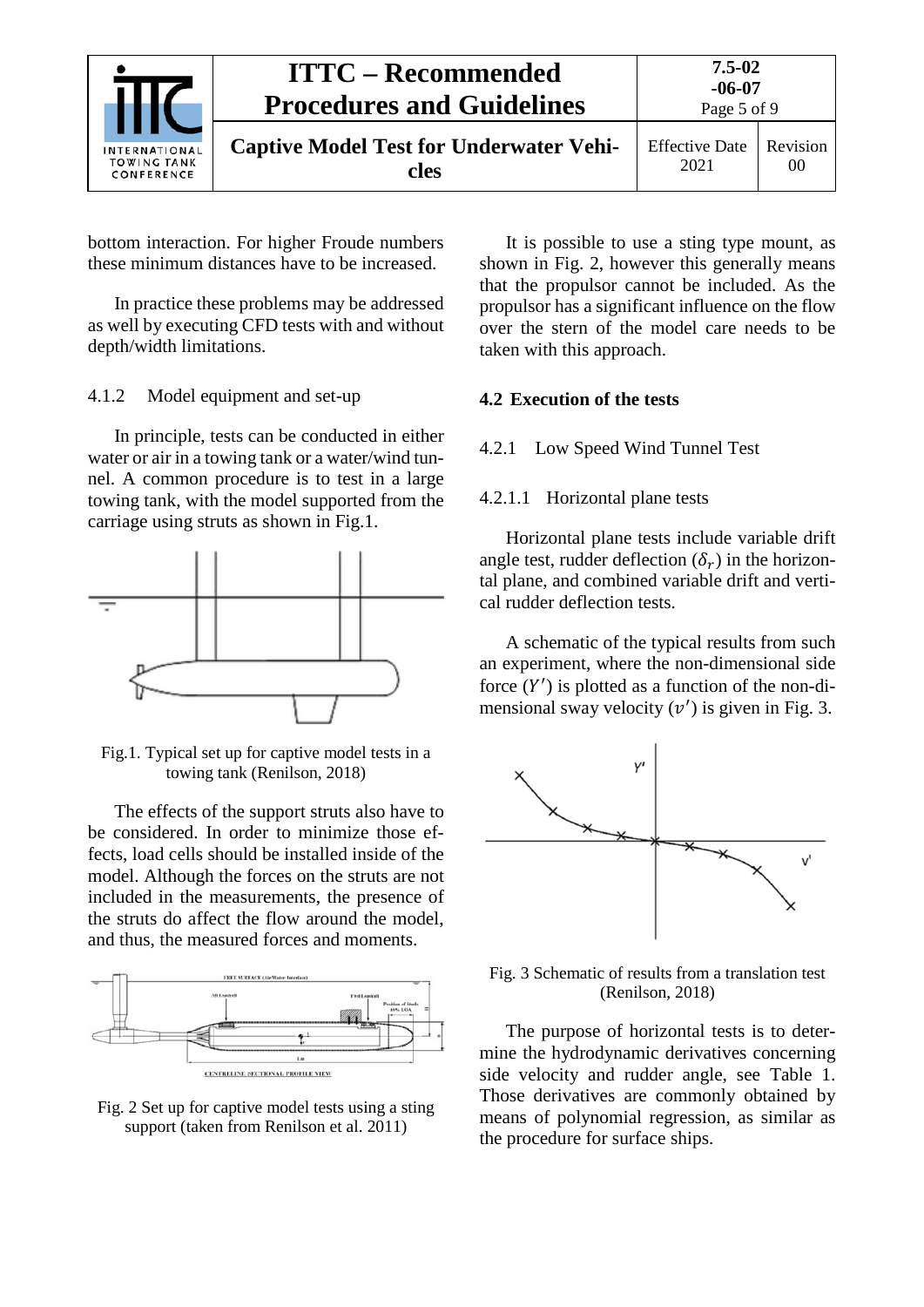|                                                          | <b>ITTC – Recommended</b><br><b>Procedures and Guidelines</b> | 7.5-02<br>$-06-07$<br>Page 6 of 9 |                            |
|----------------------------------------------------------|---------------------------------------------------------------|-----------------------------------|----------------------------|
| <b>INTERNATIONAL</b><br><b>TOWING TANK</b><br>CONFERENCE | <b>Captive Model Test for Underwater Vehi-</b><br>cles        | <b>Effective Date</b><br>2021     | Revision<br>0 <sup>0</sup> |

|  |  |  | Table 1. Horizontal plane tests coefficients |
|--|--|--|----------------------------------------------|
|--|--|--|----------------------------------------------|

| Linear coef-<br>ficients                      | Nonlinear coefficients                                                               |
|-----------------------------------------------|--------------------------------------------------------------------------------------|
| $Y'_{v}, K'_{v}, N'_{v},$                     | $X'_{\nu\nu}, Y'_{\nu \nu }, Z'_{\nu\nu}, K'_{\nu \nu }, M'_{\nu\nu}, N'_{\nu \nu }$ |
| $Y'_{\delta_r}, K'_{\delta_r}, N'_{\delta_r}$ | $X'_{\delta_r\delta_r}, Y'_{\nu\delta_r}, K'_{\nu\delta_r}, N'_{\nu\delta_r}$        |

<span id="page-5-0"></span>4.2.1.2 Vertical plane tests

Vertical plane tests include variable attack angle, rudder deflection ( $\delta_s$ ) in the vertical plane, and combined variable attack angle and rudder deflection.

Vertical plane tests are usually used to determine the derivatives concerning heave and pitch velocities, see in Table 2.

Table 2. Vertical plane tests coefficients

| Linear coefficients                                  | Nonlinear coefficients                                                                                                                   |
|------------------------------------------------------|------------------------------------------------------------------------------------------------------------------------------------------|
| $Z'_w$ , $M'_w$<br>$Z'_{\delta_S}$ , $M'_{\delta_S}$ | $X'_{ww}, Z'_{w w }, Z'_{ w }, Z'_{ww},$<br>$M'_{w w }, M'_{ w }, M'_{ww}$<br>$X'_{\delta_S \delta_S}, Z'_{w \delta_S}, M'_{w \delta_S}$ |

#### <span id="page-5-1"></span>4.2.1.3 Spatial tests

Spatial tests include combined variable drift and attack angle to determine coupled derivatives such as  $Y'_{vw}$ ,  $K'_{vw}$ ,  $N'_{vw}$  etc.

#### <span id="page-5-3"></span><span id="page-5-2"></span>4.2.2 Circular motion Test

#### 4.2.2.1 Horizontal plane tests

As with surface ship models, to obtain the values of the coefficients which represent the forces and moments as functions of yaw velocity, it is necessary to test the models in rotation, using a rotating arm. This is done in the horizontal plane, and the model is tested inverted, as shown in Fig.4.



Fig.4. Typical set up for captive model tests using a rotating arm (Renilson, 2018)

A sketch of the results from a rotating arm is given in Fig. 5.



Fig.5 Schematic of results from rotating arm (Renilson, 2018)

Horizontal plane tests can determine the coefficients see Table 3.

Table 3. Horizontal plane tests coefficients

| Linear coeffi-<br>cients | Nonlinear coefficients                                                                                                                                    |
|--------------------------|-----------------------------------------------------------------------------------------------------------------------------------------------------------|
| $Y'_r, K'_r, N'_r$       | $X'_{rr}, X'_{vr}, Y'_{r r }, Y'_{r r }, Z'_{rr}, Z'_{vr}$<br>$K'_{r r }, M'_{rr}, M'_{vr}, N'_{r r }, N'_{ v r}$<br>$Y'_{ r \delta_r}, N'_{ r \delta_r}$ |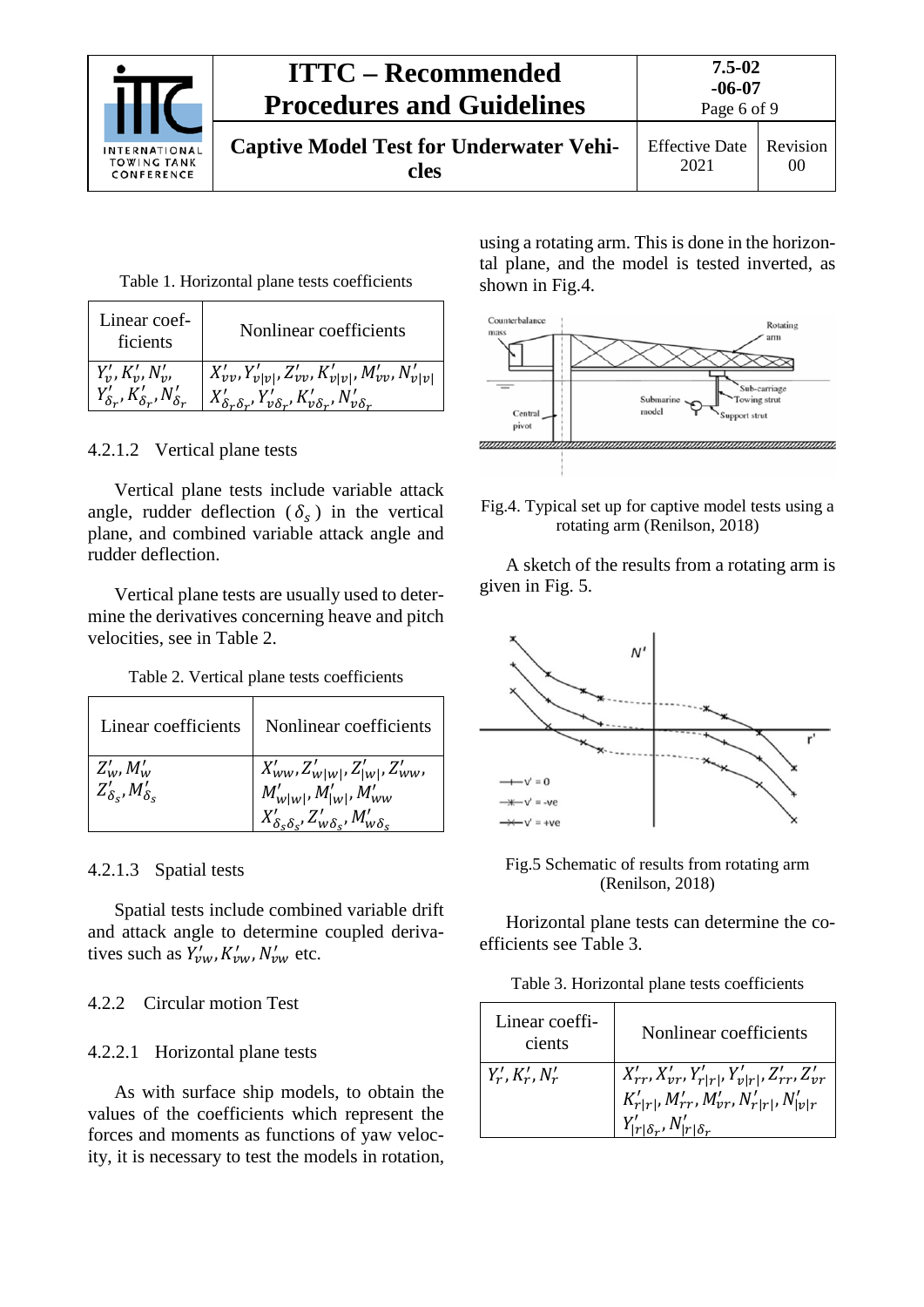

#### <span id="page-6-0"></span>4.2.2.2 Vertical plane tests

The rotating arm can also be used to obtain the values of the coefficients which represent the forces and moments as functions of pitch velocity  $q$ , and this is done in the horizontal plane, with the model tested on its side.

Vertical plane tests can determine the coefficients see Table 4.

| Table 4. Vertical plane tests coefficients |  |  |
|--------------------------------------------|--|--|
|--------------------------------------------|--|--|

| Linear<br>coeffi-<br>cients | Nonlinear coefficients                                                                                     |
|-----------------------------|------------------------------------------------------------------------------------------------------------|
| $Z'_q$ , $M'_q$             | $X'_{qq}, X'_{wq}, Z'_{w q }, Z'_{q q }, M'_{q q }, M'_{ w q}$<br>$Z'_{ q \delta_{s}}, M'_{ q \delta_{s}}$ |

#### <span id="page-6-1"></span>4.2.3 Planar Motion Mechanism

With a PMM it is possible to execute the horizontal and vertical plane tests mentioned for wind tunnels and rotating arm basins.

#### <span id="page-6-2"></span>4.2.3.1 Horizontal plane tests

Horizontal plane tests include:

- pure sway
- pure yaw

The main purpose of pure sway tests is to determine the hydrodynamic derivatives concerning sway acceleration, such as  $Y_{\dot{v}}$ ,  $K_{\dot{v}}$ ,  $N_{\dot{v}}$  etc. During the tests in the horizontal plane the model keeps a constant forward speed, but the sway velocity oscillates harmonically. The recorded longitudinal force, side force and yaw moment will oscillate versus time and can be studied by a Fourier analysis.

Pure yaw tests are usually used to determine the derivatives concerning yaw acceleration, such as  $Y_r$ ,  $K_r$ ,  $N_r$ . Contrary to pure sway tests

the yaw rate changes over time (harmonic motion). The recorded longitudinal force, side force and yaw moment versus time can be analysed by Fourier series as well.

<span id="page-6-3"></span>4.2.3.2 Vertical plane tests

Vertical plane tests include:

- pure heave
- pure pitch

The pure heave tests are also dynamic tests to determine the derivatives concerning heave acceleration, such as  $Z_{\dot{w}}$  and  $M_{\dot{w}}$ . Rather than pure sway tests, the motion is confined in vertical plane but not in horizontal plane anymore. The forward speed is fixed and the heave velocity change over time in a harmonic law too. The measured results in stable oscillation can also be analysed by Fourier series to determine the derivatives. The static motion tests are preferred to obtain  $Z_w$  and  $M_w$ , to avoid frequency effects.

The pure pitch tests are used to determine the derivatives concerning heave acceleration, such as  $Z_{\dot{q}}$  and  $M_{\dot{q}}$ . The model motion is confined in vertical plane rather than in horizontal plane. The forward speed is fixed and the pitch velocity varies harmonically over time. The measured results in stable oscillation are analysed by Fourier series to determine the derivatives. The static motion tests are preferred to obtain  $Z_q$  and  $M_q$ as well, which is explained previously.

#### <span id="page-6-5"></span><span id="page-6-4"></span>**5. VALIDATION**

#### **5.1 Benchmark Tests**

At present, the model most commonly used in experimental facility and numerical benchmarking is DARPA SUBOFF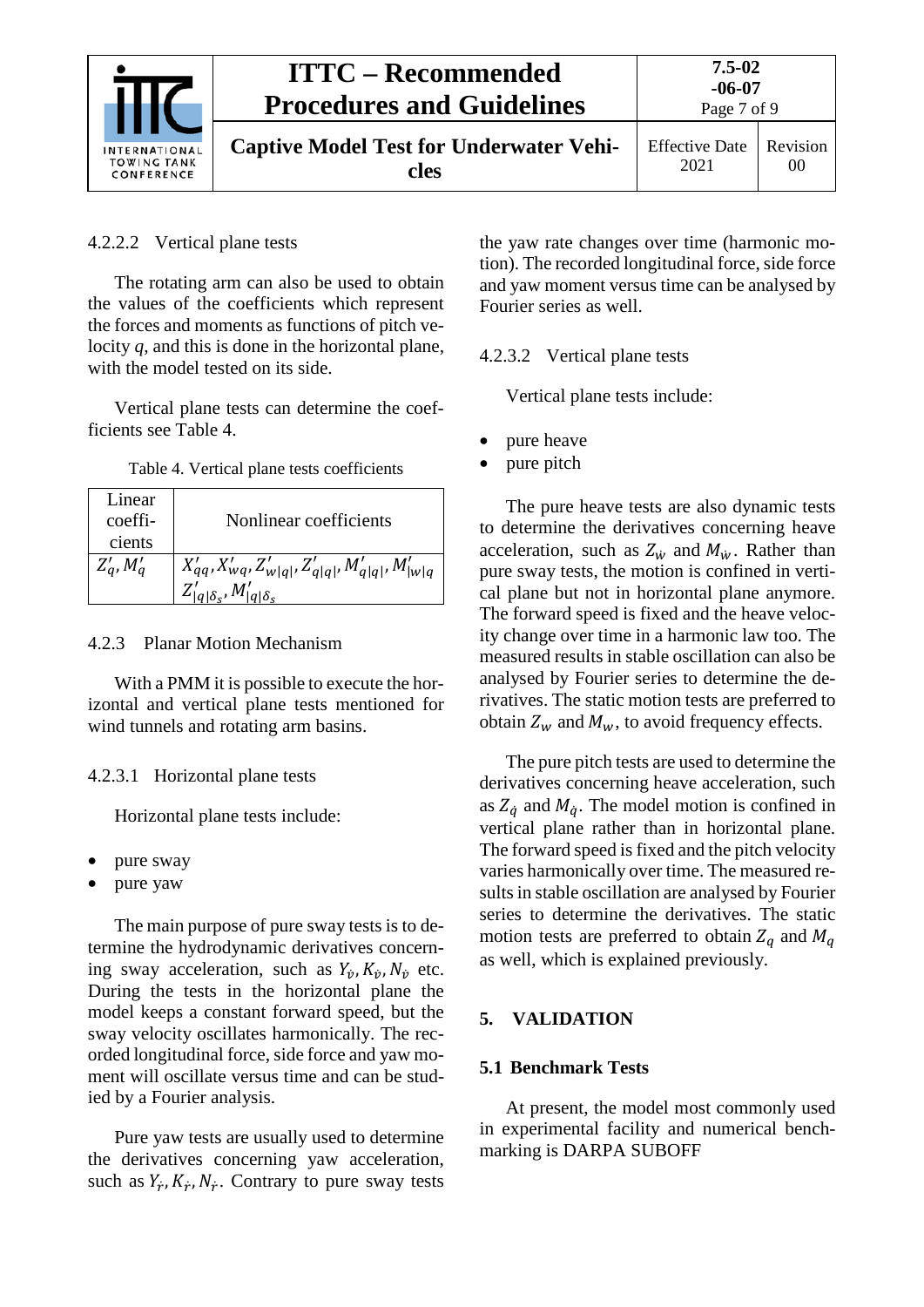| INTERNATIONAL<br><b>TOWING TANK</b><br>CONFERENCE | <b>ITTC – Recommended</b><br><b>Procedures and Guidelines</b> | 7.5-02<br>$-06-07$<br>Page 8 of 9 |                |
|---------------------------------------------------|---------------------------------------------------------------|-----------------------------------|----------------|
|                                                   | <b>Captive Model Test for Underwater Vehi-</b><br>cles        | <b>Effective Date</b><br>2021     | Revision<br>00 |

The SUBOFF project provides a forum for the CFD community to compare the numerical predictions of the flow field over an axisymmetric hull model with and without various typical appendage components with experimental data.

#### <span id="page-7-0"></span>**5.2 Uncertainty analysis**

Uncertainty analysis should follow 'Guide to the Expression of Uncertainty in Experimental Hydrodynamics'7.5-02-01-01 and related procedures.

#### <span id="page-7-1"></span>**6. REFERENCES**

- Abokowitz, M. A. (1964) "Lectures on ship hydrodynamics-steering and manoeuvrability." Technical Report Rep. No. Hy-5. Hy-<br>droog Aerodynamisk Laboratorium. droog Aerodynamisk Lyngby, Denmark
- [Bong-Huan](https://www.sciencedirect.com/science/article/pii/S0029801808001546#!) Jun. (2009) "Development of the AUV ISiMI and a free running test in an Ocean Engineering Basin". Ocean Engineering, 36, 2-14
- CB/Z 268-2002. "Method for performing captive-model test of submarine maneuverability"
- Conway, A., Valentinis, F. and Seil, G. (2018) "Characterisation of suction effects on a submarine body operating near the free surface." 21<sup>st</sup> Australasian Fluid Mechanics Conference, Adelaide, Australia.
- Crossland, P. (2013) "Profiles of excess mass for a generic submarine operating under waves", Pacific 2013, Sydney, Australia.
- Farhood A. (2009) "Experimental Hydrodynamics and Simulation of an Axisymmetric Underwater Vehicle." Memorial University, April, 2009
- Feldman J. (1979) "DTNSRDC revised standard submarine equations of motion." David W Taylor Naval Ship Research and Development Center, Ship Performance Department, DTNSRDC/SPD-0393-09, June 1979
- Gertler M, Hagen GR. (1967) "Standard equations of motion for submarine simulation." Naval Ship Research and Development Center, Report No 2510, Washington, June 1967
- Groves, N.C., Huang, T.T., Chang, M., (1989) "Geometric Characteristics of DARPA Models (DTRC Model Nos.5470 and 5471)", DTRC/SHD-1298-01, March, 1989
- Huang, T.T., Liu, H.L., Groves, N.C. (1989) "Experiments of the DARPA SUBOFF Program." DTRC/SHD-1298-02, December, 1989
- Jae-Hun J. (2016) "Prediction of hydrodynamic coefficients for Underwater Vehicle Using Rotating Arm Test" J. Ocean Eng. Technol., 30(1): 25-31.
- [Manoj T. I.](https://ieeexplore.ieee.org/search/searchresult.jsp?searchWithin=%22Authors%22:.QT.Manoj%20T.%20Issac.QT.&newsearch=true) (2007) "Manoeuvring Experiments Using the MUN Explorer AUV." [Underwa](https://ieeexplore.ieee.org/xpl/mostRecentIssue.jsp?punumber=4231073)[ter Technology and Workshop on Scientific](https://ieeexplore.ieee.org/xpl/mostRecentIssue.jsp?punumber=4231073)  [Use of Submarine Cables and Related Tech](https://ieeexplore.ieee.org/xpl/mostRecentIssue.jsp?punumber=4231073)[nologies](https://ieeexplore.ieee.org/xpl/mostRecentIssue.jsp?punumber=4231073)
- Renilson, M. (2018) "Submarine Hydrodynamics. Second Edition." Springer Briefs in Applied Sciences and Technology.
- Renilson, M., Ranmuthugala, D., Dawson, E., Anderson, B., van Steel, S., Wilson-Haffenden, S. (2011) "Hydrodynamic design implications for a submarine operating near the surface." Proceedings of warship 2011: naval submarines and UUVs, Royal Institution of Naval Architects, 29–30 June 2011.